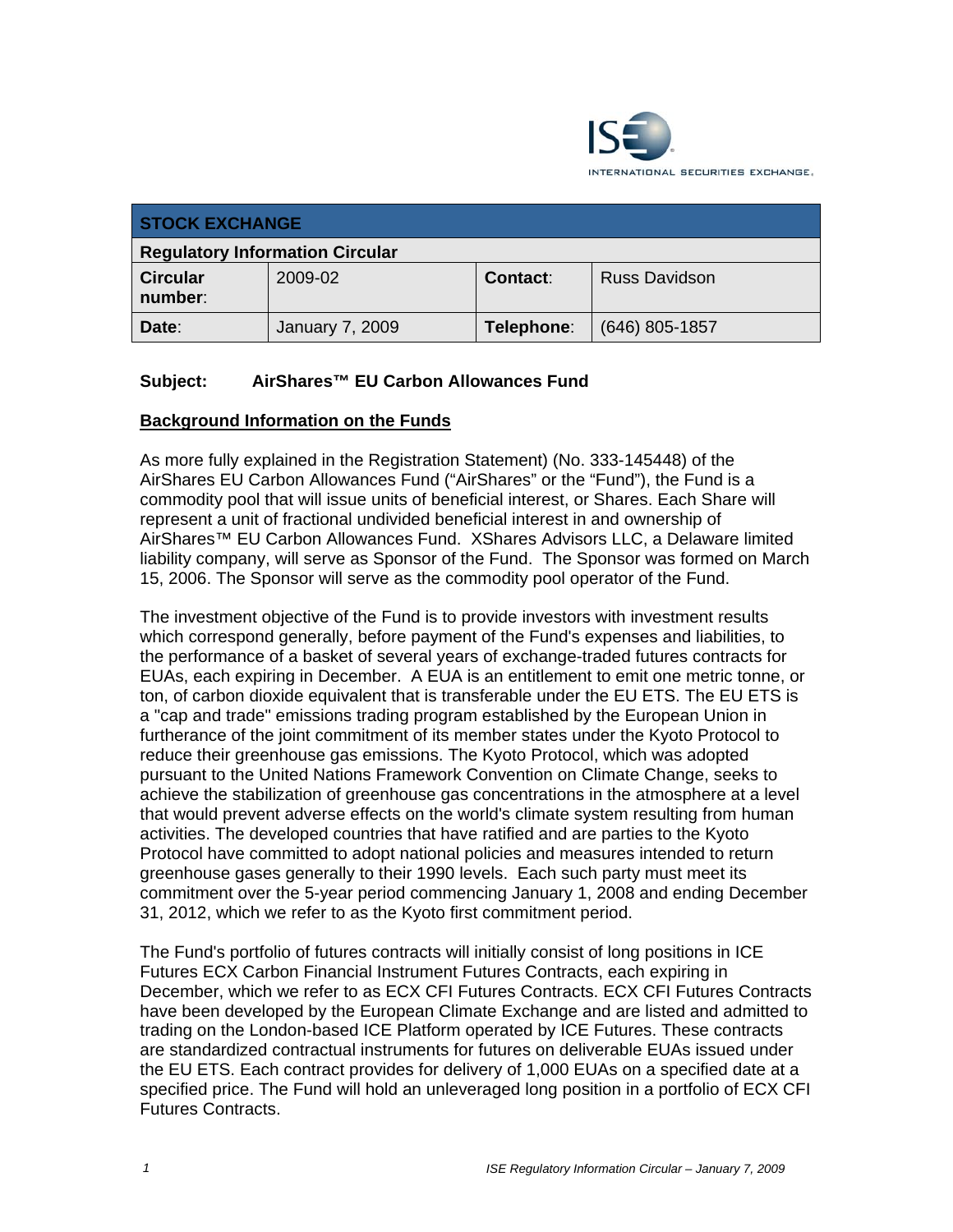Environmental Capital Management, LLC will serve as the Fund's commodity trading advisor, or CTA, with primary responsibility for trading the Fund's futures contracts and overseeing its foreign currency hedging activities. Environmental Capital Management, LLC registered with the CFTC as a commodity trading advisor. Newedge USA, LLC serves as the Fund's clearing broker, or Commodity Broker, to execute and clear the Fund's futures transactions and provide other brokerage-related services. Brown Brothers Harriman & Co. serves as the administrator and custodian of the Fund. ALPS Distributors, Inc. serves as the Distributor of the Fund.

The Fund will create and redeem Shares from time to time, but only in one or more Baskets. A Basket is a block of 100,000 Shares. Baskets may be created or redeemed only by Authorized Participants. Except when aggregated in Baskets, the Shares are not redeemable securities. Authorized Participants pay a non-refundable \$1,000 per Basket transaction fee, which shall be paid to an account, maintained by the Custodian and shall be provided in same day or immediately available funds no later than 10:00 a.m. on the first Business Day following the date on which each purchase or redemption order is accepted. Authorized Participants may sell the Shares included in the Baskets they purchase from the Fund to other investors.

Net asset value, or NAV, of the Fund means the total assets of the Fund including, but not limited to, all cash and cash equivalents (which will consist of high credit quality fixed income securities) less total expenses and liabilities of the Fund, each determined on the basis of generally accepted accounting principles in the United States, consistently applied under the accrual method of accounting.

The NAV per Share for the fund will be determined as of the close of trading (normally, 4:00 p.m. Eastern Standard Time ("ET")) on each day that the New York Stock Exchange is open for business (a "Business Day"). The NAV per Share is the NAV of the Fund divided by the number of outstanding Shares. The NAV of the Fund will be calculated using the closing prices of the futures contracts in the Fund's portfolio on the relevant exchange (initially ICE Futures), and will reflect the prevailing euro to U.S. dollar spot conversion rate at that time to convert such prices to US dollars. The NAV of the Fund and the NAV per share will be available to shareholders through data services such as Bloomberg. Information concerning the prior day's NAV of the Fund and the prior day's NAV per Share will also be available on the Fund's website (http://www.xsharesadvisors.com/airshares), calculated as of the closing of the principal exchange on which the Fund's futures contracts are traded (initially ICE Futures) each day that such exchange is open for trading.

The Trusts registration statement describes the various fees and expenses for the Fund's Shares. For a more complete description of the Fund and the underlying index, visit www.xshareadvisors.com.

#### **Purchases and Redemptions in Creation Unit Size**

Equity Electronic Access Members ("Equity EAMs") are hereby informed that procedures for purchases and redemptions of Shares in Creation Units are described in the Trust's Prospectus and Statement of Additional Information and that Shares are not individually redeemable but are redeemable only in Creation Unit aggregations or multiples thereof.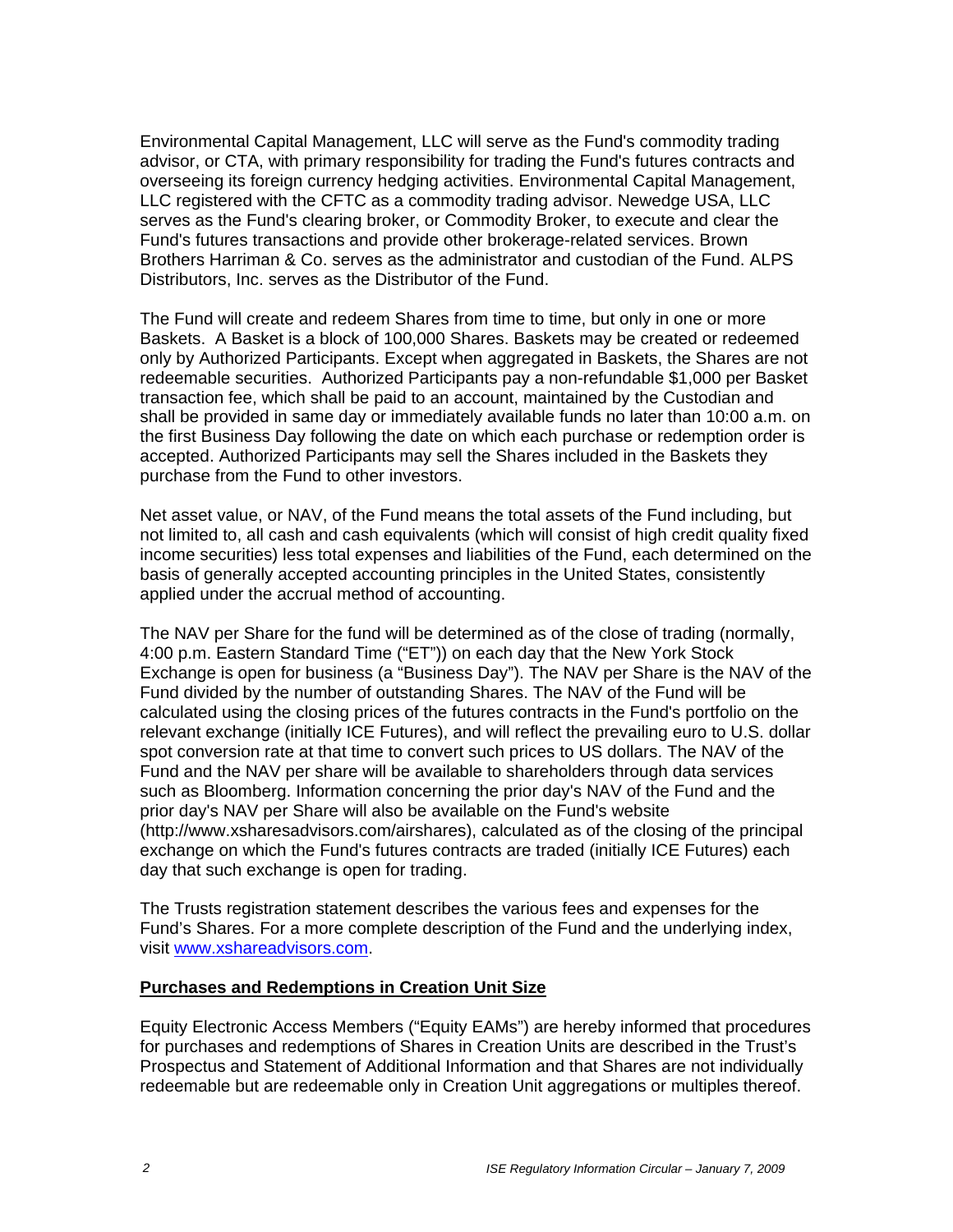# **Investment Risks**

Equity EAMs are referred to the Trust's Registration Statement for a description of risks associated with an investment in the Shares of a Fund, which include but are not limited to:

- If the member states of the European Union fail to adhere to their obligations under the Kyoto Protocol or the EU ETS, the value of the Shares may be adversely affected;
- In making an investment decision regarding the Shares, you cannot forecast the investment performance of EUAs during the second phase (2008-2012) based on the investment performance of EUAs during the first phase (2005-2007);
- The market for EUAs may be volatile and illiquid, which may adversely affect the value of the Shares;
- The value of the Shares could be adversely affected if the Fund includes in its portfolio EUA futures contracts expiring in December of any year after 2012;
- The value of the Fund's positions in EUA futures contracts expiring in December may diverge from the value of all EUA futures contracts expiring in any calendar year;
- The failure of the national registries of European Union countries to become and to remain linked with the International Transaction Log could adversely affect the liquidity of EUAs, which could in turn adversely affect the value of the Shares;
- The futures contracts to be owned by the Fund have no intrinsic value;
- The Fund's NAV may not always correspond to the market price of the Shares, with the result that Baskets may be created or redeemed at a value that differs from the market price of the Shares;
- Although the Shares are intended to provide investment results that relate directly to the value of its long positions in EUA futures contracts expiring in December, the value of the Shares may diverge from the value of such long positions for various reasons;
- The NAV calculation of the Fund may be overstated or understated if a settlement price is not available;
- The Fund is not actively managed and will not seek to obtain a profit or ameliorate losses caused by changes in the price of the portfolio contracts;
- The lack of an active trading market for the Shares may result in losses on your investment at the time of disposition of your Shares;
- The Fund will invest in a single commodity and so may be subject to greater volatility than a more diversified commodity pool; and
- The trading activities of the Fund will subject holders of Shares to currency risk.

# **Other Information**

There is no regulated source of last sale information regarding physical commodities. The Securities and Exchange Commission has no jurisdiction over the trading of EUA futures contracts and that the Financial Services Authority in the United Kingdom has regulatory jurisdiction over the trading of EUA futures contracts and related options.

# **Exchange Rules Applicable to Trading in the Shares**

The Shares are considered equity securities, thus rendering trading in the Shares subject to the Exchange's existing rules governing the trading of equity securities.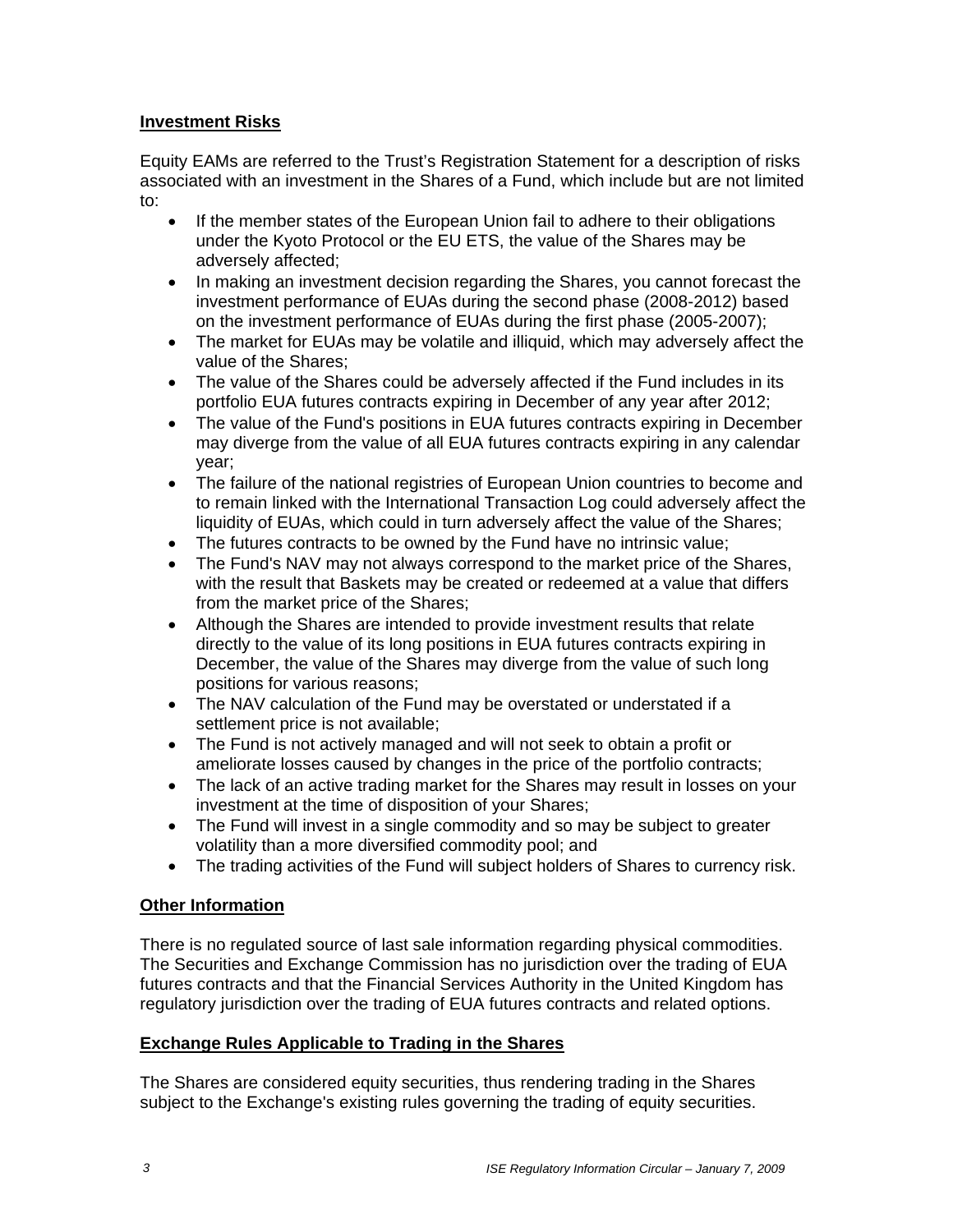# **Trading Hours**

Trading in the shares on ISE is on a UTP basis and is subject to ISE equity trading rules. The shares will trade from 8:00 a.m. until 5:00 p.m. Eastern Time. Equity EAMs trading the shares during the Extended Market Sessions are exposed to the risk of the lack of the calculation or dissemination of underlying index value or intraday indicative value ("IIV"). For certain derivative securities products, an updated underlying index value or IIV may not be calculated or publicly disseminated in the Extended Market hours. Since the underlying index value and IIV are not calculated or widely disseminated during Extended Market hours, an investor who is unable to calculate implied values for certain derivative securities products during Extended Market hours may be at a disadvantage to market professionals.

# **Trading Halts**

ISE will halt trading in the Shares of a Trust in accordance with ISE Rule 2101(a)(2)(iii). The grounds for a halt under this Rule include a halt by the primary market because it stops trading the Shares and/or a halt because dissemination of the IIV or applicable currency spot price has ceased, or a halt for other regulatory reasons. In addition, ISE will stop trading the Shares of a Trust if the primary market de-lists the Shares.

# **Delivery of a Prospectus**

Pursuant to federal securities laws, investors purchasing Shares must receive a prospectus prior to or concurrently with the confirmation of a transaction. Investors purchasing Shares directly from the Fund (by delivery of the Deposit Amount) must also receive a prospectus.

Prospectuses may be obtained through the Distributor or on the Fund's website. The Prospectus does not contain all of the information set forth in the registration statement (including the exhibits to the registration statement), parts of which have been omitted in accordance with the rules and regulations of the SEC. For further information about the Fund, please refer to the Trust's registration statement.

# **Exemptive, Interpretive and No-Action Relief Under Federal Securities Regulations**

The SEC's Division of Trading and Markets issued a letter dated November 10, 2008 from Josephine J. Tao, Esq., Assistant Director, Division of Trading and Markets, to Robert W. Murray, Baker Botts LLP (the "No-Action Letter"), granting exemptive and no action relief from certain provisions of and rules under the Securities Exchange Act of 1934, as amended (the "1934 Act"), regarding trading in securities similar to the Shares.

# **Rules 101 and 102 of Regulation M**

Under the No-Action Letter, the Fund is exempted under paragraph (d) of Rule 101, permitting persons who may be deemed to be participating in a distribution of the Shares to bid for or purchase Shares during their participation in such distribution. The Fund is also exempted under paragraph (d) of Rule 101 to permit the Index Sponsor, to publish research during the applicable restricted period on the Fund's website. The No-Action Letter also exempted the Fund under paragraph (e) of Rule 102, permitting the Fund and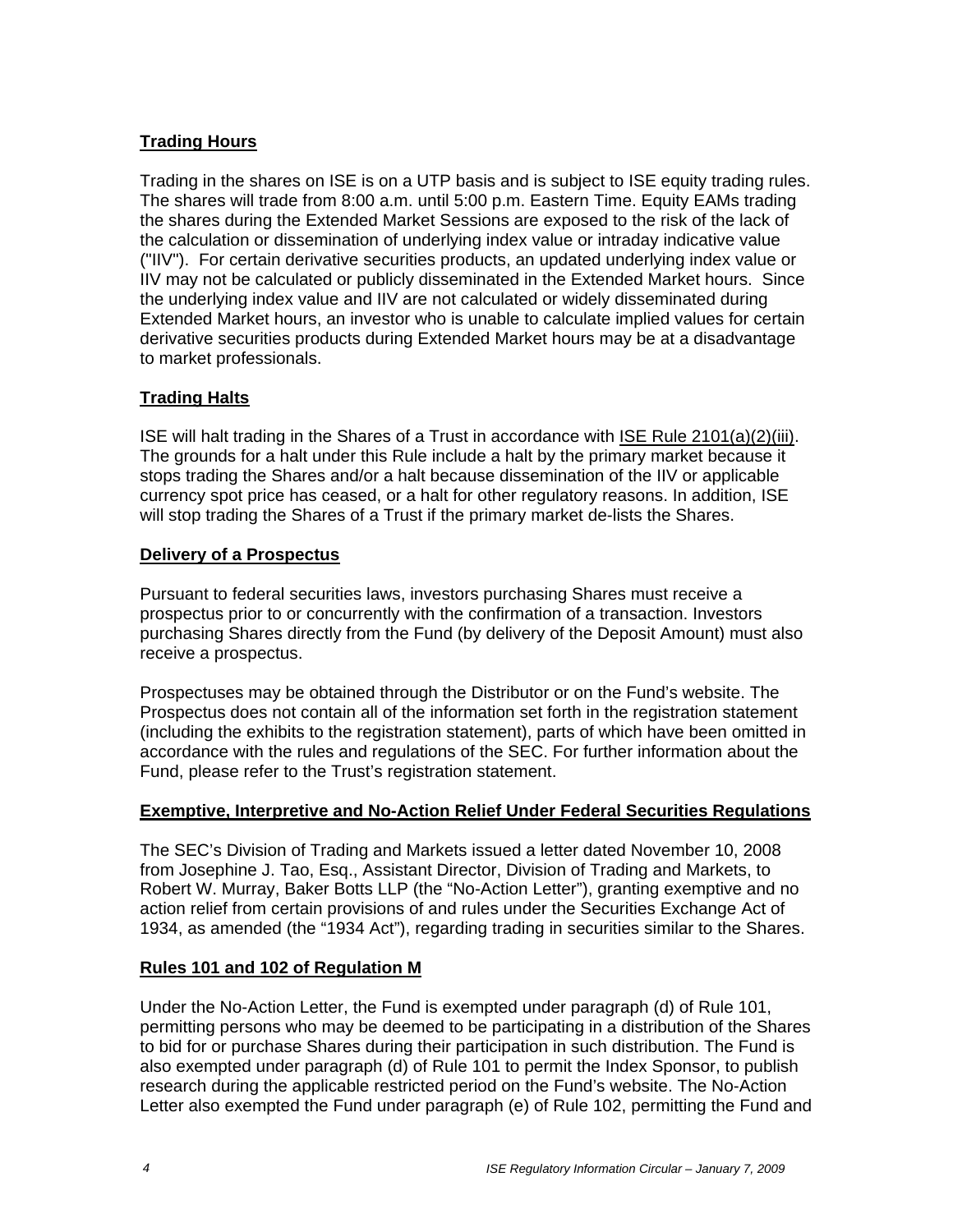its affiliated purchasers to redeem Shares in Baskets during the continuous offering of Shares.

**This Regulatory Information Circular is not a statutory Prospectus. Equity EAMs should consult the Trust's Registration Statement, SAI, Prospectus and the Fund's website for relevant information.**